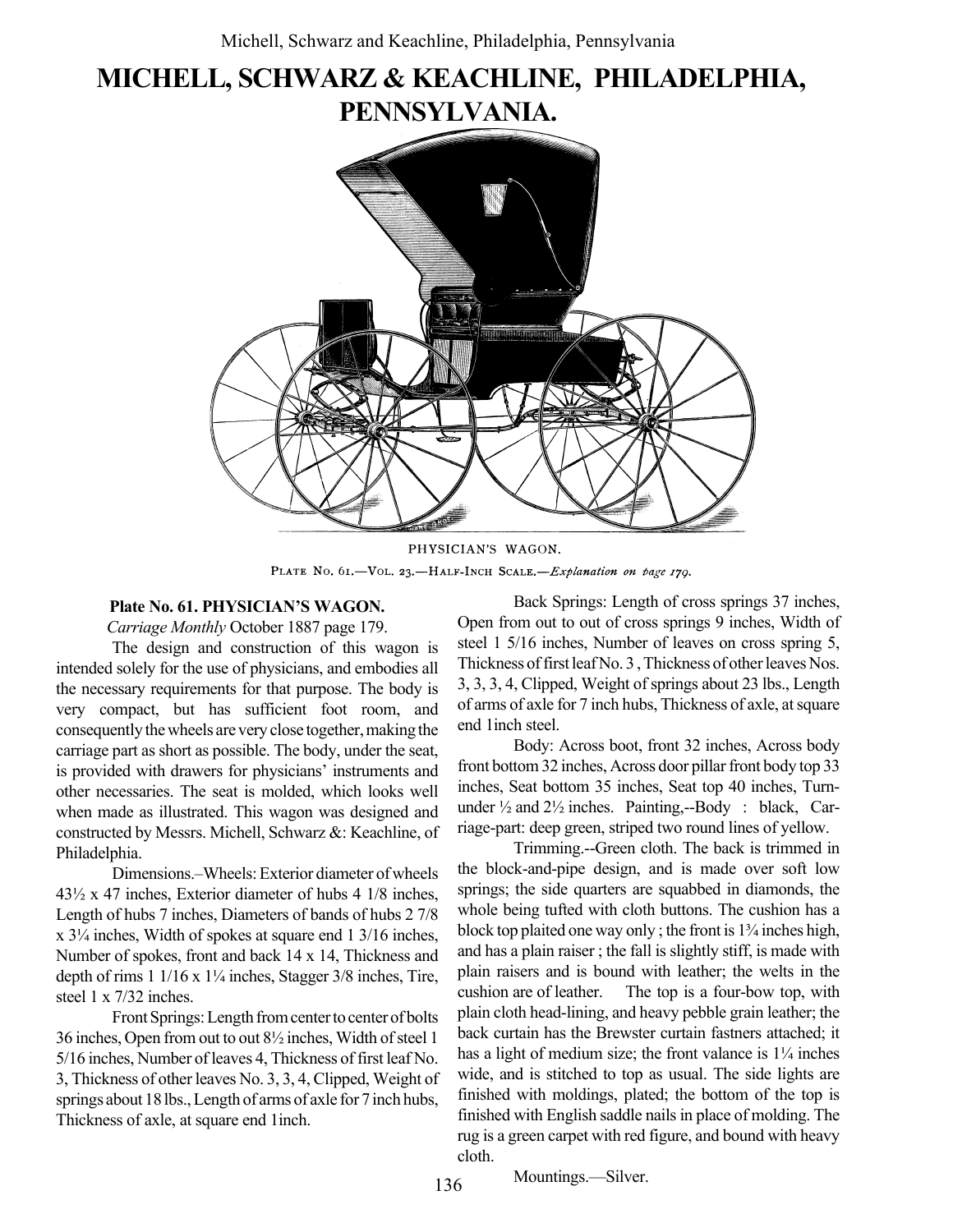

DEPOT WAGON. PLATE NO. 47.-VOL. 24.-HALF-INCH SCALE.-Explanation on bage 153.

## MICHELL, SCHWARTZ & KEACHLINE, Philadelphia, Pennsylvania. Plate No. 47. DEPOT WAGON.

Carriage Monthly September 1888 page 153.

This is a very attractive depot wagon, built by Messrs. Michell, Schwarz & Keachline, of Philadelphia. The side-panels are only 8 inches deep, with a false-bottom  $1\frac{3}{4}$  inches in depth. Length of body, from pillar to pillar, on top rail, 3 feet 7½ inches, and length of rockawayfront from front pillar is 3 feet long. The body is suspended on two o full elliptic springs, 33 inches from the floor; the front on shackles and spring-bar, and the back under the endbar. The back is movable, and the body has a tailgate, with which the spring does not interfere. The back is fastened with movable back fasteners, made by J. B. Foster, of Wilmington, Del.

Dimensions.–Wheels: Exterior diameter of wheels 37 x 46 inches, Exterior diameter of hubs 4½ inches, Length of hubs 6½ inches, Diameters of bands of hubs  $2\frac{3}{4} \times 3\frac{1}{2}$  inches, Width of spokes at square end  $1\frac{1}{4}$  inches, Number of spokes, front and back 12 and 14, Thickness and depth of rims  $1\frac{1}{4}x$  1 5/16 inches, Stagger3/8 inches, Tire, steel 1 x  $\frac{1}{4}$ inches.

Front Springs: Length from center to center of bolts 36 inches, Open from out to out  $10\frac{1}{4}$  inches, Width of steel 1½ inches, Number of leaves 5, Thickness of first leaf No. 2, Thickness of other leaves No. 3, 3, 3, 3, Distance of holes apart and size 3½ x 5/16t. &b.inches, Weight of springs about 28 lbs., Length of arms of axle for  $6\frac{1}{2}$  inch hubs, Thickness of axle, at square end 1 1/8 inches.

Back Springs: Length of cross springs 37 inches, Open from out to out of cross springs  $10\frac{1}{4}$ inches, Width of steel 1½ inches, Number of leaves on cross spring 6, Thickness of first leaf No. 2, Thickness of other leaves Nos. 3, 3, 3, 3, 3,Distance of holes apart, and size  $3\frac{3}{4}$  x  $5/16$  inches top, Weight of springs about 32 lbs., Length of arms of axle for 6½inch hubs, Thickness of axle, at square end 1 1/8 inches steel.

Body: Across body front 35½ inches, Body door 41½ inches, Body back 41½ inches, Body bottom 40½ inches, Turn-under ½ inches.

Painting.—Body: black. Carriage-part: deep carmine, striped with three black lines, -?g inch line in the center and one fine line each side, 9/16 inch apart.

Mountings.—Silver.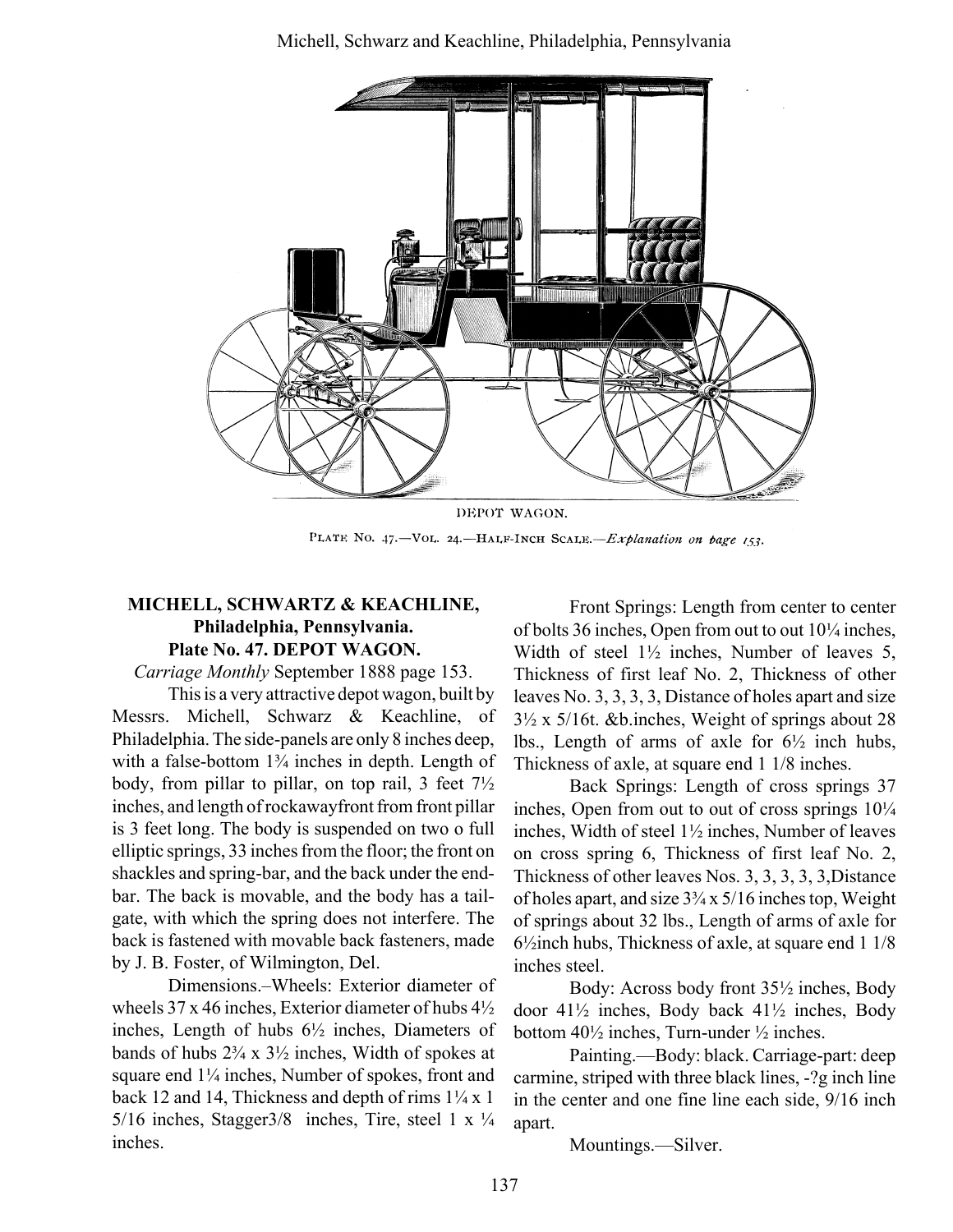#### Michell, Schwarz and Keachline, Philadelphia, Pennsylvania



UNDERTAKER'S WAGON.

PLATE NO. 16.-VOL. 27.-HALF-INCH SCALE.

#### UNDERTAKER'S WAGON.

Carriage Monthly May 1891 & July 1891 page 109.

With this plate we illustrate the most popular undertakers' wagon in Philadelphia, differing in many respects from the old style, and is manufactured by Messrs. Michell, Schwarz & Keachline, of Philadelphia. The construction of the body is simple, having the same width at the bottom as at the top, being slightly concave and convex from its belt, as shown in the cut. The moldings are  $\frac{1}{2}$  inch wide, flat round, and at the front end finishing with a scroll. The body is paneled and canvased from the inside. The carriage part is made different from the general style, and must be constructed to turn under the wheelhouse without striking the body.

Dimensions.--Wheels exterior diameter of wheels 37  $x 51$  inches, exterior diameter of hubs  $5\frac{1}{4}$  inches, length of hubs 7½ inches, diameter of bands and hubs 3½ x 4 inches, width of spokes at square end 1 3/8 inches, number of spokes, front and back 12 and 14, thickness and depth of rims 1 3/8 x 3/8 inches. Front Springs length from center to center of bolts 36½ inches, open from out to out 10 inches, width of steel  $1\frac{1}{2}$  inches, number of leaves 5, thickness of first leaf no. 2, thickness of other leaves 3, 3, 3, 3, distance of holes apart, and size clipped, length of arms of axle for 7½ inch hub, thickness of axle, at square end  $1\frac{1}{4}$  inch collinge. Back Springs length of side springs 40 inches, length of cross springs 45 inches, open from out to out of side springs 6 inches, open from out to out of cross springs 6 inches, width of steel 1½ inches, number of leaves on side springs 6, number of leaves on cross springs 6, thickness of first leaf no. 2, thickness of other leaves 3, 3, 3, 3, 3, distance of holes apart, and size clipped, length of arms of axle for 7½ inch hub, thickness of axle, at square end  $1\frac{1}{4}$  inch collinge. Body across boot, front 46 inches across body, front all over 54 inches.

Painting.--Body: black. Carriage part: deep green, striped three fine lines of light green. Glass frames painted black.

Trimming.--Cushions made up in two, without a fall; dash covered with patent leather.

Finish.--Oval flange silver plated lamps; beveled glass in glass frames, and handles painted.

CARRIAGE PART FOR UNDERTAKERS' WAGON.

Three-Quarter-Inch Scale.

With Plate No 16, Vol. 27, we illustrated an undertakers' wagon, differing in many respects from those we have shown before. Also the gear has some originality which we illustrate in Figs. 1, 2 and 3. TOP VIEW OF LOWER GEAR.

Fig. 1 is the top view of the lower gear, the wood parts consisting of the two bent futchels, bent bed and straight draw bar. The iron parts consist of the fifth wheel, and the braces, which are made of two pieces each, jointed at the back and behind the fifth wheel, the main brace running over the springs, connecting with the outside surface of the futchel front, and under the futchel at back end. The other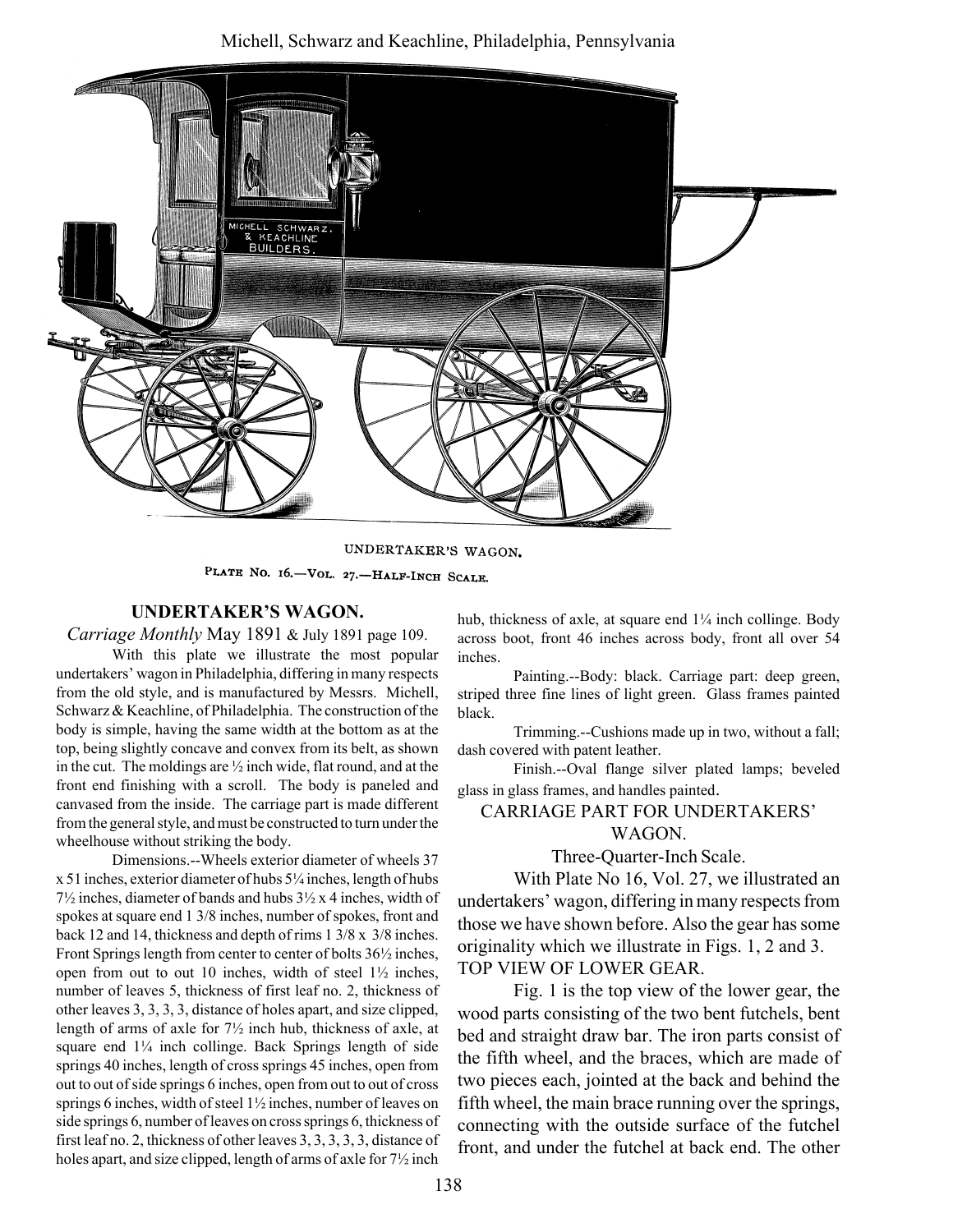#### Michell, Schwarz and Keachline, Philadelphia, Pennsylvania

brace laps over the main brace at back end, following the shape of the futchel to front end of wooden futchel. On the inside surface of bent futchel is another iron ending inside of mortice of bent bed. The bent bed is ironed on the top and bottom. The straight draw bar is not on top of the bent futchels, but directly in front, and to make it plainer we have drawn the front view of the draw bar.

#### SIDE VIEW OF LOWER AND UPPER GEAR.

Fig. 2 illustrates the lower and upper gear, and how it is bolted to the body as viewed from the side elevation. The springs are clipped top and bottom, and the upper futchels halved into the two upper cross beds.

# TOP VIEW OF UPPER PART.

Fig. 3 is the top view of the upper part, consisting of a full circle, 1½ by 5/16 inch flat iron, same size as the lower circle, the two beds and the futchel. The two cross beds are not ironed, and the futchel is halved into the beds at each intersection. The corners of the beds and futchel can be rounded top and bottom or chamfered; the rounding of all these parts and top and bottom gear is best, as the paint does not wear off at the corners, and improves the appearance.

Bent beds, also bent futchels as illustrated in Fig. 1, can be bought ready for use by those who make a special business for this work. They are generally bent heavier than wanted for some work, and are mortised down to suit the size of the gear. The bent bed is always made heavier in the middle when viewed from the top, and to do that

successfully, a correct pattern must be made and the bed dressed after the pattern. The futchels are heaviest at front and lightest at back and being slightly tapered toward the back end. The upper beds also are sawed out and dressed after a pattern especially made to suit the span between top of springs and bottom of body. Plate No. 16. Undertaker's Wagon. Carriage Monthly May 1891 & July 1891 page 109. Also printed in the book Horse-drawn Funeral Vehicles 19th Century Funerals published by Carriage Museum of America.



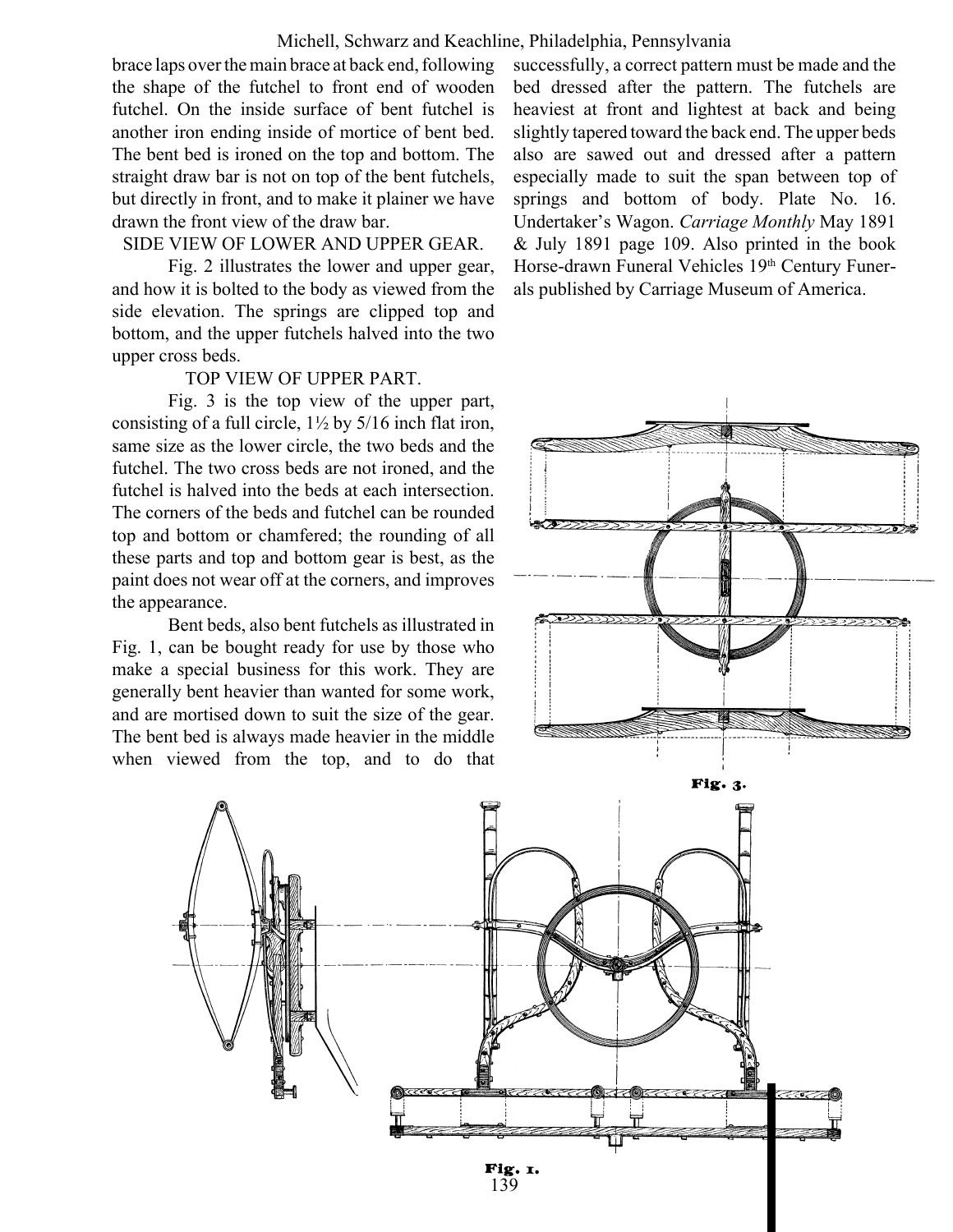#### Michell, Schwarz and Keachline, Philadelphia, Pennsylvania



BROUGHAM. PLATE NO. 34.-VOL. 28.-HALF-INCH SCALE.-Explanation on page 130.

### Plate No. 34. BROUGHAM.

Carriage Monthly August 1892.

With this plate we illustrate an original style of brougham which has been designed and built by Messrs. Michell, Schwarz & Keachline of Philadelphia. The outlines and finish of this brougham look exceedingly well. Nearly all angular lines are avoided. Beginning with that portion of the boot at, the horizontal line where the carriage part is bolted, the front and back ends are rounded with the aid of a scroll, and the boot, with the exception of the neck molding which is 3/8 inch, is edged with5/8 -inch round molding. The novelty of this brougham consists mostly in the belt line sweep connecting with the side quarters by curving, intercepting the regular molding of the side quarters. The curve of belt rail and side quarter look exceedingly well on the finished job. The roll on the top across the front of the body forms a scroll on each side, and at the same time makes connection with the drip molding, which is also original and looks well. The back end belt scroll is the first one we have designed on broughams. There are other notable features worthy of mention; the carving above the door belt and below the glass frame, round corners on each side of it, and the round corners on, top. The side sweep of the top is more curved than on any of our previous broughams, and the top back corner is rounded also, as are the inside corners of the glass frames. The molding is finished with a square bead on inside edge, and the outside surfaces rounded. Otherwise the body is built the same as others, with the exception of the boot, which is 32 inches across the front and 38 inches across the back on the front of the body. The body is 45 inches across front, and the boot sides are set in 3½ inches only ore each side. The upper back bed on the front carriage part, carved; carved back bar and latest style carved pumphandles; ornamented centers on front stay under bracket front, step stay and pumphandle stay, and latest style of scroll springs.

Dimensions.<sup>-</sup>Wheels: Exterior diameter of wheels 38 x 50 inches, Exterior diameter of hubs 5 7/8 inches, Length of hubs 8 inches, Diameters of bands of hubs  $3\frac{3}{4} \times 4\frac{1}{4}$  inches, Width of spokes at square end 1½ inches, Number of spokes, front and back 10 and 12, Thickness and depth of rims  $1\frac{1}{2}x 15$ 8 inches, Tire, steel 1 3/8 x 3/8 inches.

Front Springs: Length from center to center of bolts 38½ inches, Open from out to out 10½ inches, Width of steel 1 5/8 inches, Number of leaves 4, Thickness of first leaf No. 2, Thickness of other leaves No. 2, 3, 3, Clipped, Length of arms of axle for 8 inch hubs, Thickness of axle, at square end 1 5/16 inches collinge.

Back Springs: Length of side springs 37 inches, Length of cross springs 37 inches, Open from out to out of side springs 11 inches, Open from out to out of cross springs 5½ inches, Width of steel 1 5/8 inches, Number of leaves on side springs 4, Number of leaves on cross spring 4, Thickness of first leaf No. 2, Thickness of other leaves Nos. 2, 3, 3, Distance of holes apart, and size  $4\frac{1}{2}$  x 5/16 inches, Length of arms of axle for 8 inch hubs, Thickness of axle, at square end 1 5/16 inches.

Body: Across boot, front 32 inches, Across body boot back 38 inches, Across door pillar front 45inches, Across door pillar back 50½ inches, Across body, back 41 inches, Turnunder  $3\frac{1}{4}$  inches.

Painting.--Lower panels, deep blue ; upper part, moldings and boot, black ; moldings striped a fine line of pale blue and lemon yellow. Carriage part: deep blue, striped <sup>1</sup>/<sub>4</sub>-inch line of pale blue, edged with a fine like each side of lemon yellow.

Trimming.--Lower part, blue cloth; upper part, blue silk; broad silk lace of the latest style and blocks combined with diamonds on back and side squabs.

Finish.--Glass frames covered with deep blue cloth; inside edges of door near glass frame finished black; inside fixtures covered with blue or black cloth. Lamps, new design, silver plated; handles; axle caps.